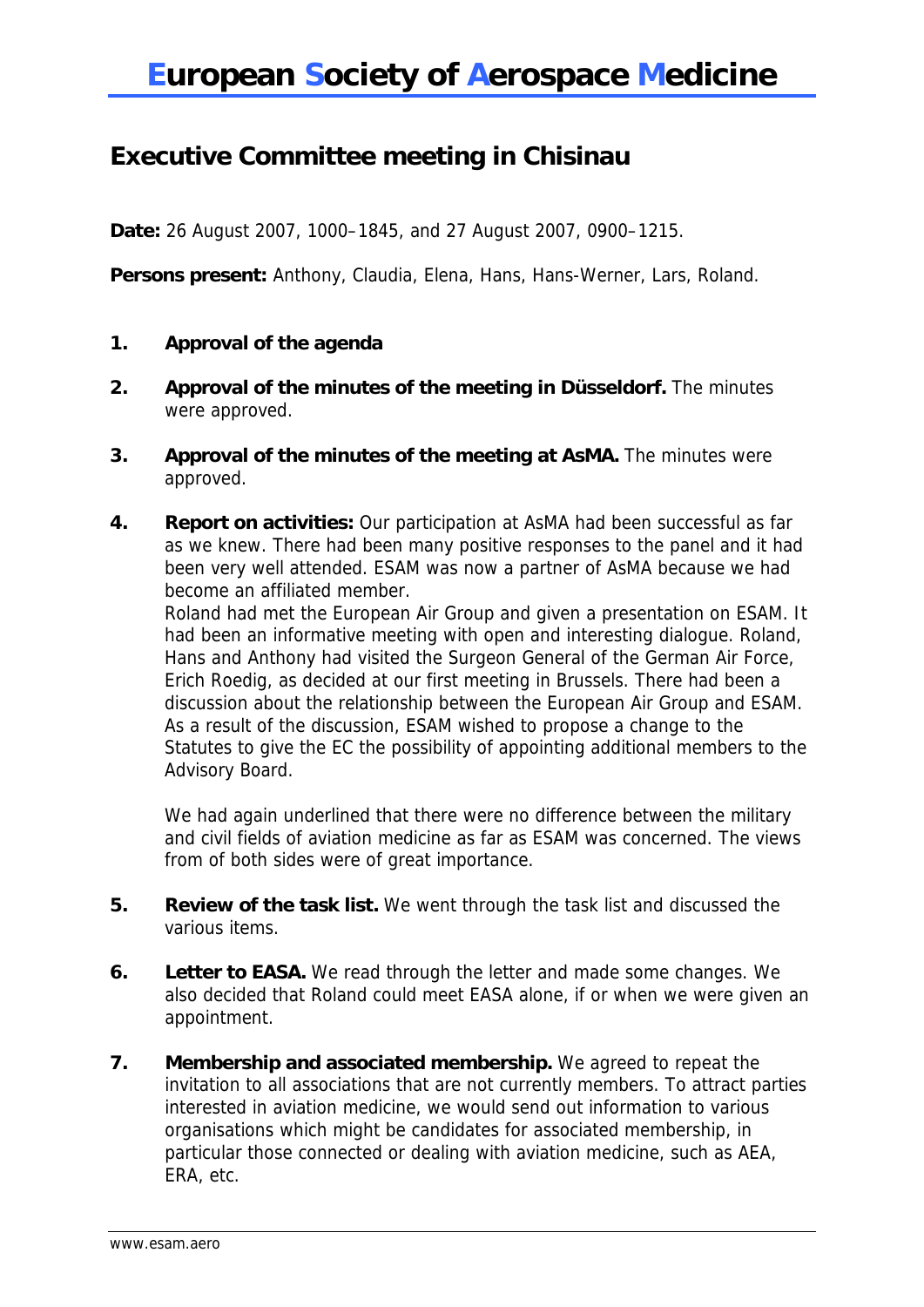- **8 Membership fee.** We needed to propose a membership fee for the GA and we decided on the figure of €5. Hans Werner had some information about the possibility of ESAM's applying for EU grants. He would try to find out more about this.
- **9 Revised Statutes.** We read through the proposed new Statutes and made further changes. The purpose of most of the changes was to ensure compliance with the registration procedures in Germany.
- **10** Period of for convening the GA: We agreed to change the period of notice from 12 to 8 weeks, and the changes were made in the revised Statutes.
- **11. Organisation of the GA:** We agreed to hold the GA in Brussels on 30 November – at EUROCONTROL. We also discussed the programme. Since we wished to be an open society, we decided to let observers be present, but not with the right to speak or vote. We decided to hold a meeting ahead of the GA from 1000 until 1300. There would be a light lunch from 1300 to 1400. The GA would be held from 1400 to 1700.

The **EC** would meet on Thursday at 1600 at EUROCONTROL.

- **12. First meeting of the Advisory Board.** The AB would hold its first meeting on Thursday at 1300 at EUROCONTROL.
- **13. Preparation of voting for a Nominating Committee and 2 auditors**  The GA would appoint 3 members for the Nominating Committee and 2 auditors. The EC would ask the member associations for proposals for these positions.

### **14. Content of discussions at the GA and the AB.**

 We also discussed the programme in some detail, and this would be distributed later by the GA's Programme Committee.

 We discussed the possible items for the pre-GA meeting: presentation of ESAM, discussion on the progress of EASA in the implementation of the medical rules for medical licensing, the light aircraft pilot's licence and training in aviation medicine.

**15. Website.** Not much had been done since the last meeting. The last set of minutes would be published. We also agreed to publish a Newsletter/News flash. There should be links to the member associations with a website, and the membership list should be published.

#### **16. Preparation of ICASM 2007, AsMA 2008 and ICASM 2008 ICASM 2007.** Roland and Elena would give have presentations.